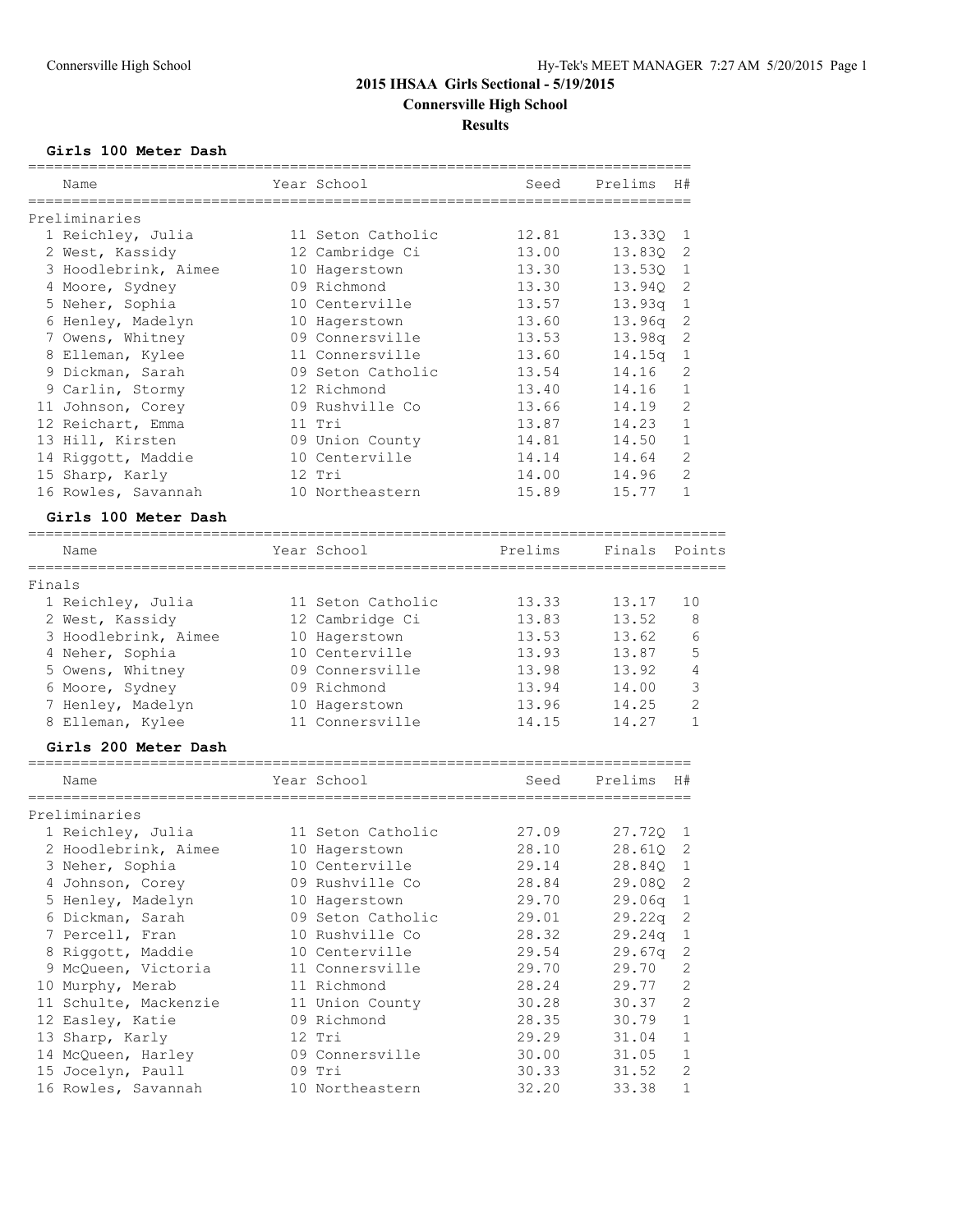## **Girls 200 Meter Dash**

|        | Name                 | Year School       | Prelims | Finals | Points        |
|--------|----------------------|-------------------|---------|--------|---------------|
| Finals |                      |                   |         |        |               |
|        | 1 Reichley, Julia    | 11 Seton Catholic | 27.72   | 27.38  | 10            |
|        | 2 Hoodlebrink, Aimee | 10 Hagerstown     | 28.61   | 27.45  | 8             |
|        | 3 Neher, Sophia      | 10 Centerville    | 28.84   | 28.87  | 6             |
|        | 4 Johnson, Corey     | 09 Rushville Co   | 29.08   | 29.59  | 5             |
|        | 5 Dickman, Sarah     | 09 Seton Catholic | 29.22   | 29.70  | 4             |
|        | 6 Henley, Madelyn    | 10 Hagerstown     | 29.06   | 29.94  | 3             |
|        | 7 Percell, Fran      | 10 Rushville Co   | 29.24   | 30.02  | $\mathcal{D}$ |
|        | 8 Riggott, Maddie    | 10 Centerville    | 29.67   | 30.05  |               |

## **Girls 400 Meter Dash**

| Name                   | Year School                       | Seed    | Finals H# Points |                |                |
|------------------------|-----------------------------------|---------|------------------|----------------|----------------|
| 1 Bantz, Carrie        | 11 Union County                   | 1:04.40 | 1:03.11          | 3              | 10             |
| 2 Gray, Paige          | 11 Hagerstown                     | 1:05.00 | 1:04.75          | 3              | 8              |
| 3 Brenneke, Leann      | 09 Seton Catholic 1:05.75 1:05.10 |         |                  | 3              | 6              |
| 4 Hamilton, Morgan     | 12 Connersville 1:07.78           |         | 1:05.52          | 3              | 5              |
| 5 Hunter, Jada         | 10 Richmond                       | 1:02.00 | 1:06.42          | 3              | 4              |
| 6 Phillips, Courtney   | 12 Connersville                   | 1:06.91 | 1:07.50          | 3              | 3              |
| 7 Kinder, Elizabeth    | 09 Hagerstown                     | 1:08.00 | 1:09.01          | $\overline{2}$ | $\overline{2}$ |
| 8 Woods, Julia         | 11 Northeastern 1:09.00           |         | 1:09.11          | $\overline{2}$ | $\mathbf{1}$   |
| 9 Risch, Renee         | 12 Union County 1:06.00           |         | 1:09.40          | 3              |                |
| 10 Wells, Paige        | 11 Centerville                    | 1:09.14 | 1:10.61          | $\overline{2}$ |                |
| 11 Fields, Olivia      | 09 Cambridge Ci                   | 1:09.00 | 1:11.73          | $\overline{2}$ |                |
| 12 Alexander, Alexis   | 10 Richmond                       | 1:07.00 | 1:13.79          | 3              |                |
| 13 Thorp, Kiara        | 09 Rushville Co                   | 1:12.51 | 1:13.82          | 2              |                |
| 14 Ordas, Arielle      | 10 Rushville Co                   | 1:13.59 | 1:14.20          | $\overline{2}$ |                |
| 15 Tipton, Mackenzie   | 09 Centerville                    |         | 1:15.22          | $\overline{2}$ |                |
| 16 Weatherford, Meghan | 09 Tri                            | 1:16.00 | 1:18.03          | $\mathbf{1}$   |                |
| 17 Townsend, Alexis    | 11 Tri                            | 1:13.00 | 1:20.36          | 2              |                |
| 18 May, Maddie         | 10 Northeastern                   | 1:17.00 | 1:22.33          |                |                |
|                        |                                   |         |                  |                |                |

#### **Girls 800 Meter Run**

| Name                 |    | Year School       | Seed    | Finals  |                | H# Points      |
|----------------------|----|-------------------|---------|---------|----------------|----------------|
| 1 Barker, Jenna      |    | 09 Seton Catholic | 2:20.55 | 2:28.49 | 2              | 10             |
| 2 Antrim, Anevay     |    | 09 Union County   | 2:34.00 | 2:33.40 | $\overline{2}$ | 8              |
| 3 West, Morgan       |    | 11 Connersville   | 2:31.00 | 2:34.38 | $\overline{2}$ | 6              |
| 4 Phillips, Courtney |    | 12 Connersville   | 2:38.00 | 2:38.57 | $\overline{2}$ | 5              |
| 5 Adkins, Brandi     |    | 10 Rushville Co   | 2:33.50 | 2:40.31 | $\overline{2}$ | $\overline{4}$ |
| 6 Short, Shelby      |    | 12 Centerville    | 2:34.00 | 2:44.99 | $\overline{2}$ | 3              |
| 7 Hawk, Anna         |    | 10 Centerville    | 2:44.00 | 2:47.40 | $\overline{2}$ | $\overline{2}$ |
| 8 Crail, Hannah      |    | 10 Richmond       | 2:30.00 | 2:49.03 | $\overline{2}$ | 1              |
| 9 Rogers, Hannah     |    | 10 Hagerstown     | 2:53.00 | 2:50.03 | 2              |                |
| 10 Young, Hannah     |    | 11 Northeastern   | 2:50.00 | 2:50.58 | $\mathfrak{D}$ |                |
| 11 Vierk, Catelyn    |    | 10 Richmond       | 2:30.00 | 2:54.82 | $\overline{2}$ |                |
| 12 Payne, Jhade      | 09 | Hagerstown        | 2:55.00 | 2:57.75 | $\mathbf{1}$   |                |
| 13 Erlewein, Macy    |    | 11 Cambridge Ci   | 2:55.00 | 3:03.47 |                |                |
| 14 Herbkersman, Joy  |    | $09$ Tri          | 3:00.01 | 3:15.65 | $\mathbf{1}$   |                |
| 15 Turner, Kayanna   |    | 09 Tri            | 3:20.00 | 3:33.37 |                |                |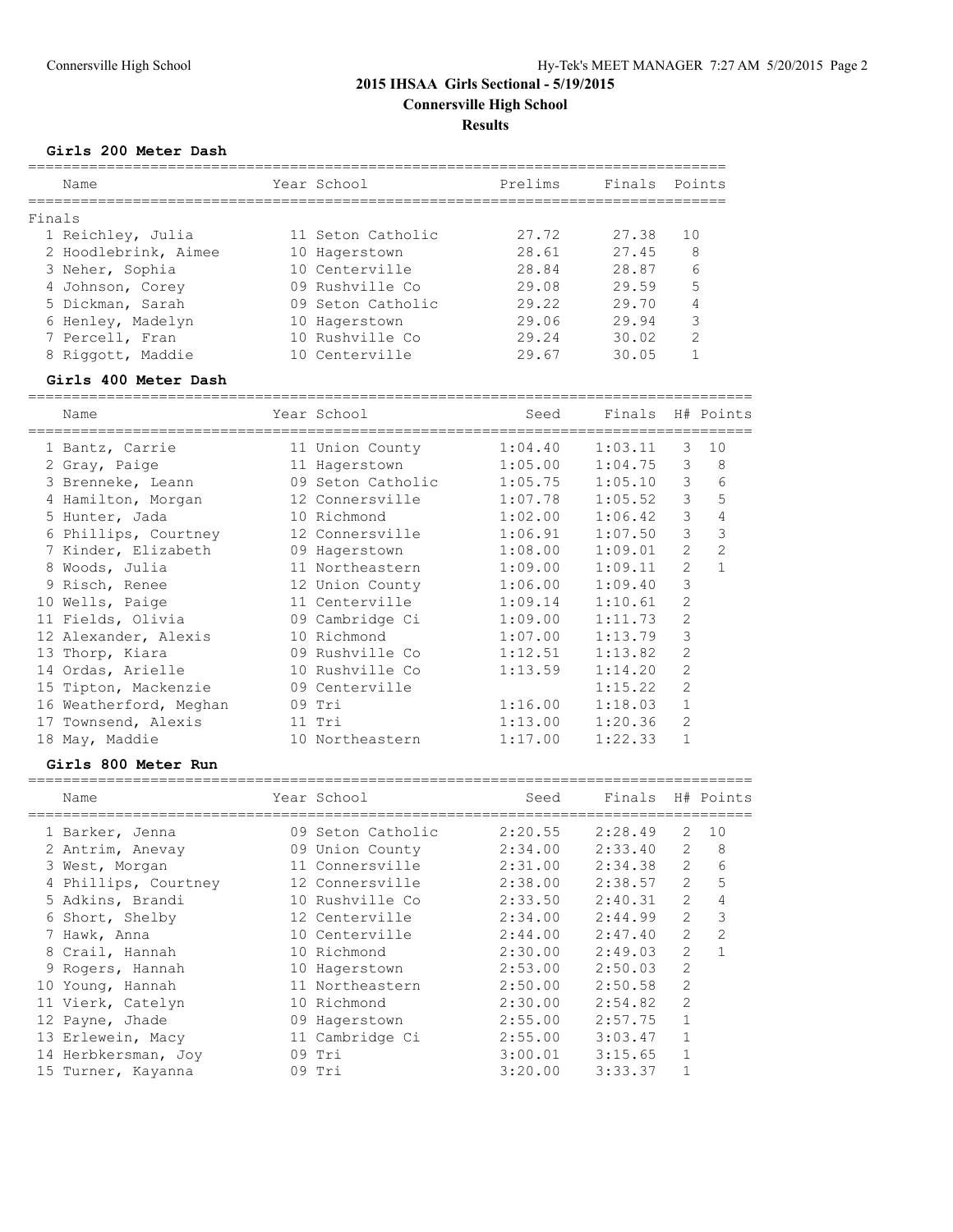### **Girls 1600 Meter Run**

| Name                    | Year School       | Seed     | Finals   | Points         |
|-------------------------|-------------------|----------|----------|----------------|
| 1 Barker, Jenna         | 09 Seton Catholic | 5:19.00  | 5:19.71  | 10             |
| 2 Antrim, Anevay        | 09 Union County   | 5:40.00  | 5:30.28  | 8              |
| 3 West, Morgan          | 11 Connersville   | 5:39.10  | 5:35.07  | 6              |
| 4 Repp, Sarah           | 12 Connersville   | 5:40.35  | 5:38.49  | 5              |
| 5 Short, Shelby         | 12 Centerville    | 5:41.00  | 5:48.85  | $\overline{4}$ |
| 6 Dick, Amelia          | 12 Hagerstown     | 5:43.00  | 5:51.20  | 3              |
| 7 Toschlog, Ashley      | 11 Centerville    | 5:48.00  | 5:52.97  | $\overline{2}$ |
| 8 Fogg, Kayla           | 10 Rushville Co   | 5:57.40  | 5:56.93  | $\mathbf{1}$   |
| 9 Stamm, Hanna          | 09 Seton Catholic | 6:15.00  | 5:59.96  |                |
| 10 Dougherty, Monica    | 12 Rushville Co   | 5:58.53  | 6:00.53  |                |
| Ramey, Samantha         | 09 Union County   | 6:12.70  | NΤ       |                |
| Payne, Jhade            | 09 Hagerstown     | 6:32.00  | NΤ       |                |
| -- Erlewein, Macy       | 11 Cambridge Ci   | 6:42.60  | NΤ       |                |
| -- Williams, Emma       | 10 Richmond       | 7:20.00  | NΤ       |                |
| -- Thornburg, Kinzie    | 11 Richmond       | 7:00.00  | NΤ       |                |
| Girls 3200 Meter Run    |                   |          |          |                |
|                         |                   |          |          |                |
| Name<br>------------    | Year School       | Seed     | Finals   | Points         |
| 1 Dick, Amelia          | 12 Hagerstown     | 11:54.00 | 11:57.38 | 10             |
| 2 Repp, Sarah           | 12 Connersville   | 12:22.00 | 12:07.77 | 8              |
| 3 Toschlog, Ashley      | 11 Centerville    | 12:29.00 | 12:22.65 | 6              |
| 4 Fogg, Kayla           | 10 Rushville Co   | 12:59.82 | 12:34.68 | 5              |
| 5 Hamilton, Morgan      | 12 Connersville   | 12:27.00 | 12:48.24 | 4              |
| 6 Stamm, Hanna          | 09 Seton Catholic | 12:42.71 | 12:50.05 | 3              |
| 7 Barker, Jenna         | 09 Seton Catholic | 12:15.00 | 12:52.03 | $\overline{c}$ |
| 8 Crowe, Samantha       | 10 Union County   | 13:09.00 | 12:54.50 | $\mathbf{1}$   |
| 9 Newman, Kayla         | 09 Centerville    | 13:59.00 | 13:13.02 |                |
| 10 Dougherty, Monica    | 12 Rushville Co   | 13:25.00 | 13:23.61 |                |
| -- West, Alyssa         | 09 Union County   | 14:34.40 | NΤ       |                |
| -- Coyle, Hailey        | 11 Northeastern   | 14:09.53 | ΝT       |                |
| -- Robinson, Cassidy    | 11 Hagerstown     | 14:10.00 | NΤ       |                |
| -- Kuhner, Madison      | 12 Richmond       | 14:00.00 | NΤ       |                |
| Girls 100 Meter Hurdles |                   |          |          |                |
| Name                    | Year School       | Seed     | Prelims  | H#             |
|                         |                   |          |          |                |
| Preliminaries           |                   |          |          |                |
| 1 Stegner, Riley        | 12 Connersville   | 17.07    | 17.56Q   | 2              |
| 2 Percell, Fran         | 10 Rushville Co   | 17.04    | 17.60Q   | 1              |
| 3 Dale, Kaylani         | 11 Hagerstown     | 18.40    | 18.72Q   | 3              |
| 4 Miller, Ashley        | 11 Seton Catholic | 19.75    | 18.420   | $\mathbf 1$    |
| 5 Barrett, Kelsey       | 11 Connersville   |          | 19.00Q   | $\mathsf 3$    |
| 6 Bowling, Summer       | 09 Rushville Co   | 19.76    | 19.21Q   | $\overline{c}$ |
| 7 Matanich, Marissa     | 12 Hagerstown     | 19.20    | 19.22q   | $\mathbf{2}$   |
| 8 Gibb, Aubrianna       | 10 Richmond       | 19.47    | 19.60q   | 1              |
| 9 Davis, Aubrey         | 09 Centerville    | 19.24    | 19.75    | 3              |
| 10 Green, Makayla       | 10 Tri            | 18.88    | 20.18    | $\mathbf{2}$   |
| 11 Ellinger, Emily      | 12 Union County   | 18.94    | 20.29    | $\mathbf{1}$   |
| 12 Davis, Ryanne        | 09 Cambridge Ci   | 19.30    | 20.59    | 3              |
| 13 Bertsch, Olivia      | 10 Cambridge Ci   | 19.20    | 20.96    | 2              |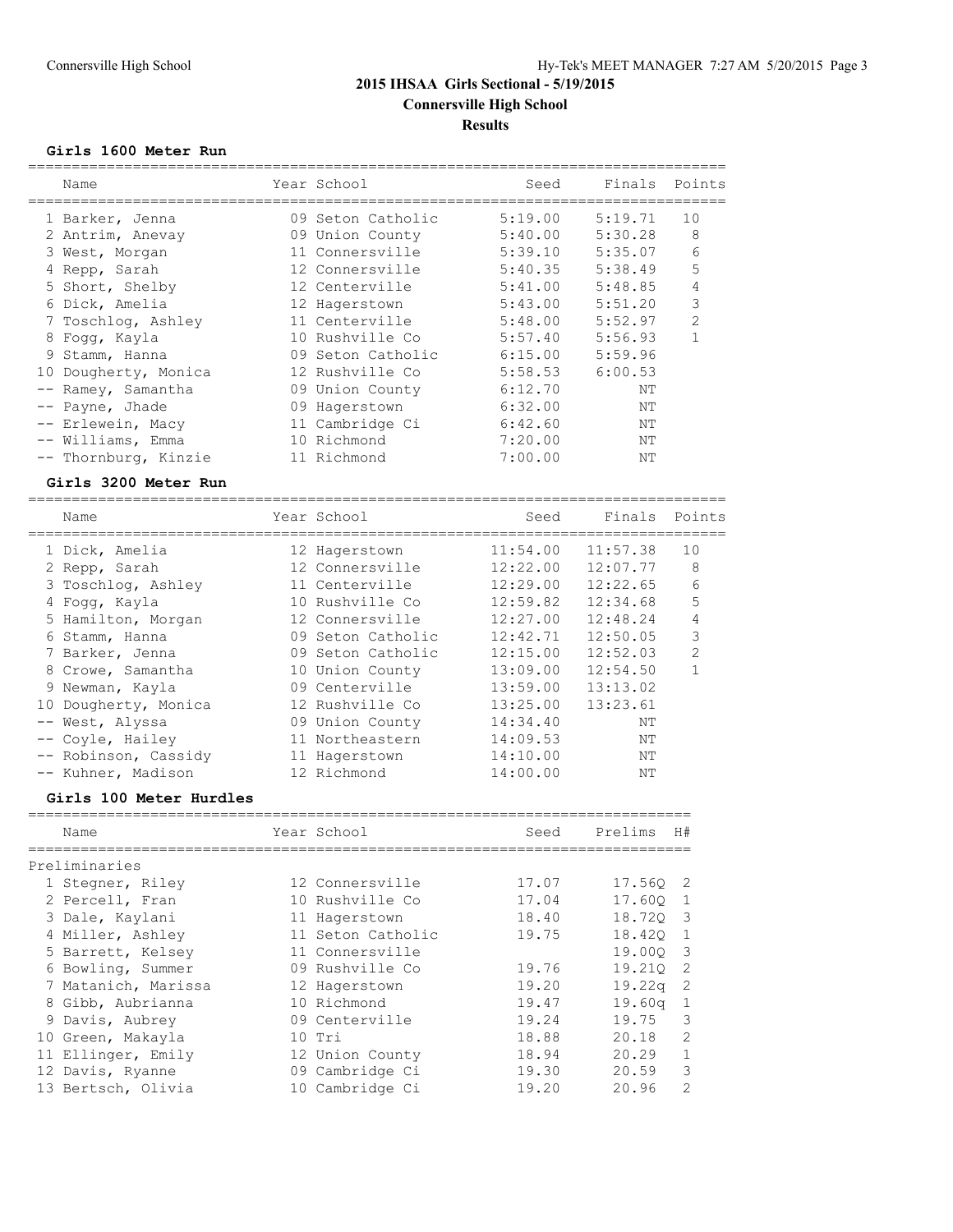#### **....Girls 100 Meter Hurdles**

| 14 Ellinger, Addie  | 09 Union County   | 20.74 | 21.02   | - 3 |
|---------------------|-------------------|-------|---------|-----|
| 15 Catey, Rebecca   | 09 Seton Catholic | 20.90 | 21.57 2 |     |
| 16 Pyzluka, Shannon | 10 Richmond       |       | 21.87 3 |     |
| -- Heaslip, Macy    | 12 Centerville    | 19.14 | DO 1    |     |

#### **Girls 100 Meter Hurdles**

|        | Name                | Year School       | Prelims | Finals | Points        |
|--------|---------------------|-------------------|---------|--------|---------------|
| Finals |                     |                   |         |        |               |
|        | 1 Stegner, Riley    | 12 Connersville   | 17.56   | 16.92  | 1 O           |
|        | 2 Percell, Fran     | 10 Rushville Co   | 17.60   | 17.74  | 8             |
|        | 3 Miller, Ashley    | 11 Seton Catholic | 18.42   | 18.14  | 6             |
|        | 4 Dale, Kaylani     | 11 Hagerstown     | 18.72   | 18.32  | 5             |
|        | 5 Barrett, Kelsey   | 11 Connersville   | 19.00   | 18.50  | 4             |
|        | 6 Gibb, Aubrianna   | 10 Richmond       | 19.60   | 19.54  | 3             |
|        | 7 Bowling, Summer   | 09 Rushville Co   | 19.21   | 19.89  | $\mathcal{D}$ |
|        | 8 Matanich, Marissa | 12 Hagerstown     | 19.22   | 20.06  |               |

#### **Girls 300 Meter Hurdles**

| Name                | Year School       | Seed    | Finals  |                | H# Points      |
|---------------------|-------------------|---------|---------|----------------|----------------|
| 1 Miller, Ashley    | 11 Seton Catholic | 51.59   | 51.63   | $\mathcal{L}$  | 10             |
| 2 Stegner, Riley    | 12 Connersville   | 52.36   | 52.74   | $\overline{2}$ | 8              |
| 3 Bowling, Summer   | 09 Rushville Co   | 53.95   | 52.96   | $\overline{2}$ | 6              |
| 4 Dale, Kaylani     | 11 Hagerstown     | 54.90   | 54.16   | $\overline{2}$ | 5              |
| 5 Fitzgerald, Laila | 09 Connersville   | 55.38   | 54.61   | $\mathcal{L}$  | $\overline{4}$ |
| 6 Ellinger, Emily   | 12 Union County   | 57.10   | 55.20   | $\mathbf{1}$   | 3              |
| 7 Davis, Aubrey     | 09 Centerville    | 54.94   | 55.61   | $\overline{2}$ | $\mathfrak{D}$ |
| 8 Gibb, Aubrianna   | 10 Richmond       | 53.07   | 56.18   | $\mathcal{L}$  | $\mathbf{1}$   |
| 9 Schmidt, Abbey    | 09 Seton Catholic | 57.24   | 58.03   | 1              |                |
| 10 Bertsch, Olivia  | 10 Cambridge Ci   | 58.60   | 58.95   | $\mathbf{1}$   |                |
| 11 Dillman, Abigail | 10 Centerville    | 58.81   | 59.67   |                |                |
| 12 Garcia, Asia     | 10 Richmond       | 54.07   | 59.93   | $\overline{2}$ |                |
| 13 Davis, Ryanne    | 09 Cambridge Ci   | 59.00   | 1:00.99 | $\mathbf{1}$   |                |
| 14 Gates, Abbi      | 09 Rushville Co   | 1:02.00 | 1:01.00 |                |                |

# **Girls 4x100 Meter Relay**

| School                  | Seed                     | Finals Points |    |
|-------------------------|--------------------------|---------------|----|
| 1 Seton Catholic 'A'    | 54.16                    | 53.69         | 10 |
| 1) Brenneke, Leann 09   | 2) Reichley, Julia 11    |               |    |
| 3) Dickman, Sarah 09    | 4) Miller, Ashley 11     |               |    |
| 2 Connersville 'A'      | 53.90                    | 53.78         | 8  |
| 1) Elleman, Kylee 11    | 2) Stegner, Riley 12     |               |    |
| 3) Owens, Whitney 09    | 4) McOueen, Victoria 11  |               |    |
| 3 Richmond 'A'          | 52.20                    | 54.06         | 6  |
| 1) Murphy, Merab 11     | 2) Austin, Riley 09      |               |    |
| 3) Carlin, Stormy 12    | 4) Moore, Sydney 09      |               |    |
| 4 Hagerstown 'A'        | 54.50                    | 54.33         | 5  |
| 1) Matanich, Marissa 12 | 2) Elza, Rebecca 11      |               |    |
| 3) Henley, Madelyn 10   | 4) Hoodlebrink, Aimee 10 |               |    |
| 5 Centerville 'A'       | 56.74                    | 56.51         | 4  |
|                         |                          |               |    |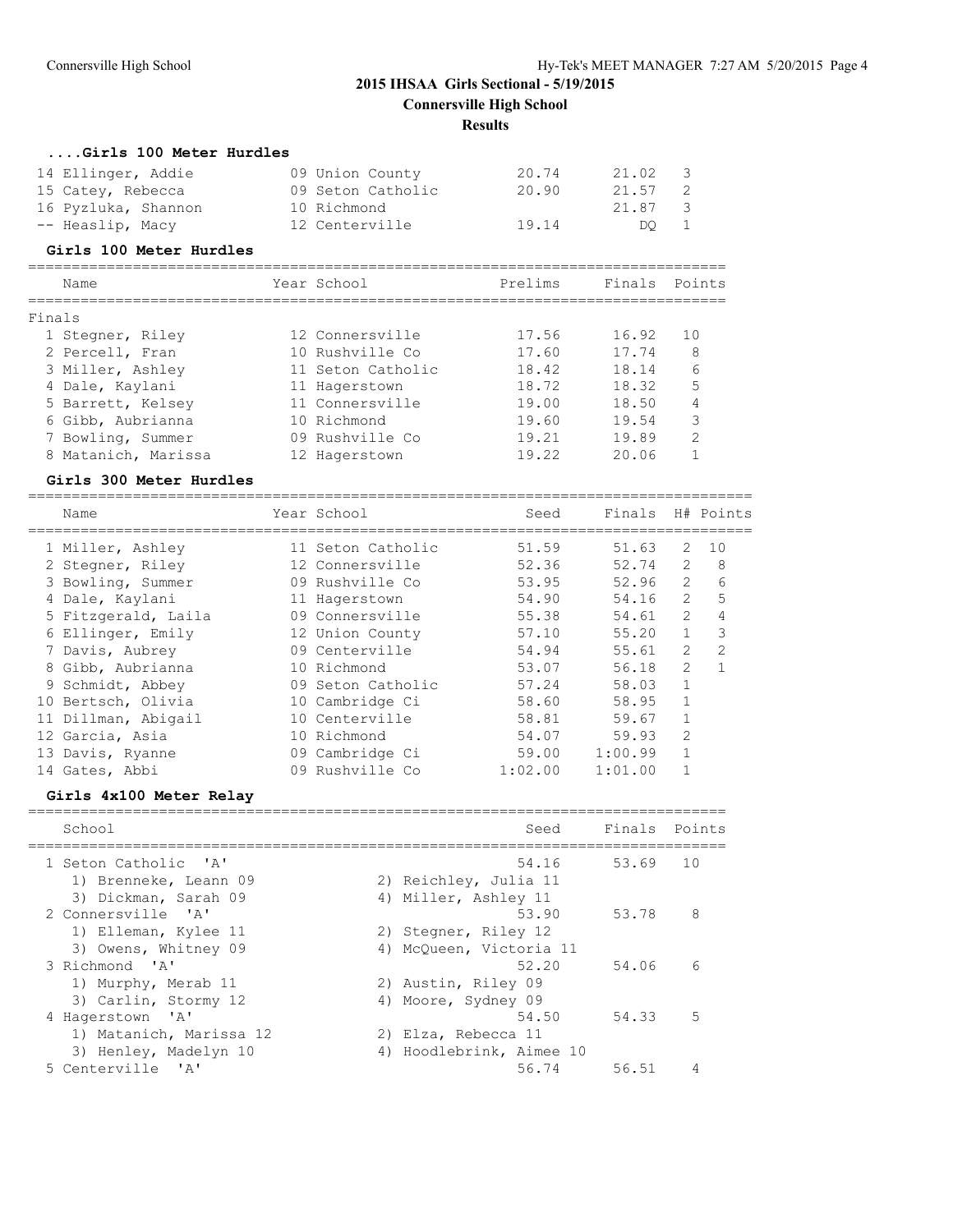# **2015 IHSAA Girls Sectional - 5/19/2015**

# **Connersville High School**

### **Results**

#### **....Girls 4x100 Meter Relay**

| 2) Heaslip, Macy 12   |       |                          |
|-----------------------|-------|--------------------------|
| 4) Riggott, Maddie 10 |       |                          |
| 55.21                 | 56.66 | $\overline{\phantom{a}}$ |
| 2) Tague, Shaleigh 09 |       |                          |
| 4) Percell, Fran 10   |       |                          |
| 55.24                 | 56.88 | $\overline{2}$           |
| 2) Ellinger, Emily 12 |       |                          |
| 4) Hill, Kirsten 09   |       |                          |
| 56.70                 |       |                          |
| 2) Jocelyn, Paull 09  |       |                          |
| 4) Sharp, Karly 12    |       |                          |
|                       |       | 59.97 1                  |

#### **Girls 4x400 Meter Relay**

=================================================================================== School School Seed Finals H# Points =================================================================================== 1 Seton Catholic 'A' 4:21.84 4:21.04 2 10 1) Barker, Jenna 09 2) Brenneke, Leann 09 3) Miller, Ashley 11 4) Reichley, Julia 11 2 Connersville 'A' 4:35.27 4:32.12 2 8 1) Hamilton, Morgan 12 2) McNally, Megan 11 3) West, Morgan 11 4) Phillips, Courtney 12 3 Union County 'A' 4:40.00 4:33.95 2 6 1) Antrim, Anevay 09 2) Bantz, Carrie 11 3) Risch, Renee 12 4) Ellinger, Emily 12 4 Hagerstown 'A' 4:37.00 4:37.26 2 5 1) Rogers, Hannah 10 2) Dick, Amelia 12 3) Gray, Paige 11 4) Kinder, Elizabeth 09 5 Centerville 'A' 4:36.00 4:39.33 2 4 1) Davis, Aubrey 09 2) Wells, Paige 11 3) Short, Shelby 12 4) Riggott, Maddie 10 6 Rushville Consolidated 'A' 4:40.00 4:46.27 2 3 1) Adkins, Brandi 10 2) Bowling, Summer 09 3) Ordas, Arielle 10 4) Thorp, Kiara 09 7 Tri 'A' 5:09.00 5:17.07 1 2 1) Green, Makayla 10 2) Weatherford, Meghan 09<br>
2) Weatherford, Meghan 09<br>
2) Sharp, Karly 12 3) Jocelyn, Paull 09 4) Sharp, Karly 12 8 Northeastern 'A' 5:04.00 5:38.83 1 1 1) Woods, Julia 11 2) Jordan, Tatum 10 3) May, Maddie 10 4) Rowles, Savannah 10 -- Richmond 'A' 4:20.00 DQ 2 1) Austin, Riley 09 2) Murphy, Merab 11 3) Hunter, Jada 10 4) Klingman, Calin 09

### **Girls 4x800 Meter Relay**

================================================================================ School School School Seed Finals Points Seed Finals Points Seed Finals Points Seed Finals Points Seed Finals Points ================================================================================ 1 Connersville 'A' 10:26.10 10:18.37 10 1) Hamilton, Morgan 12 2) West, Morgan 11 3) Phillips, Courtney 12 (4) Repp, Sarah 12 2 Rushville Consolidated 'A' 10:49.00 10:30.69 8 1) Adkins, Brandi 10 2) Dougherty, Monica 12 3) Fogg, Kayla 10 4) Ordas, Arielle 10 3 Centerville 'A' 10:48.00 10:42.98 6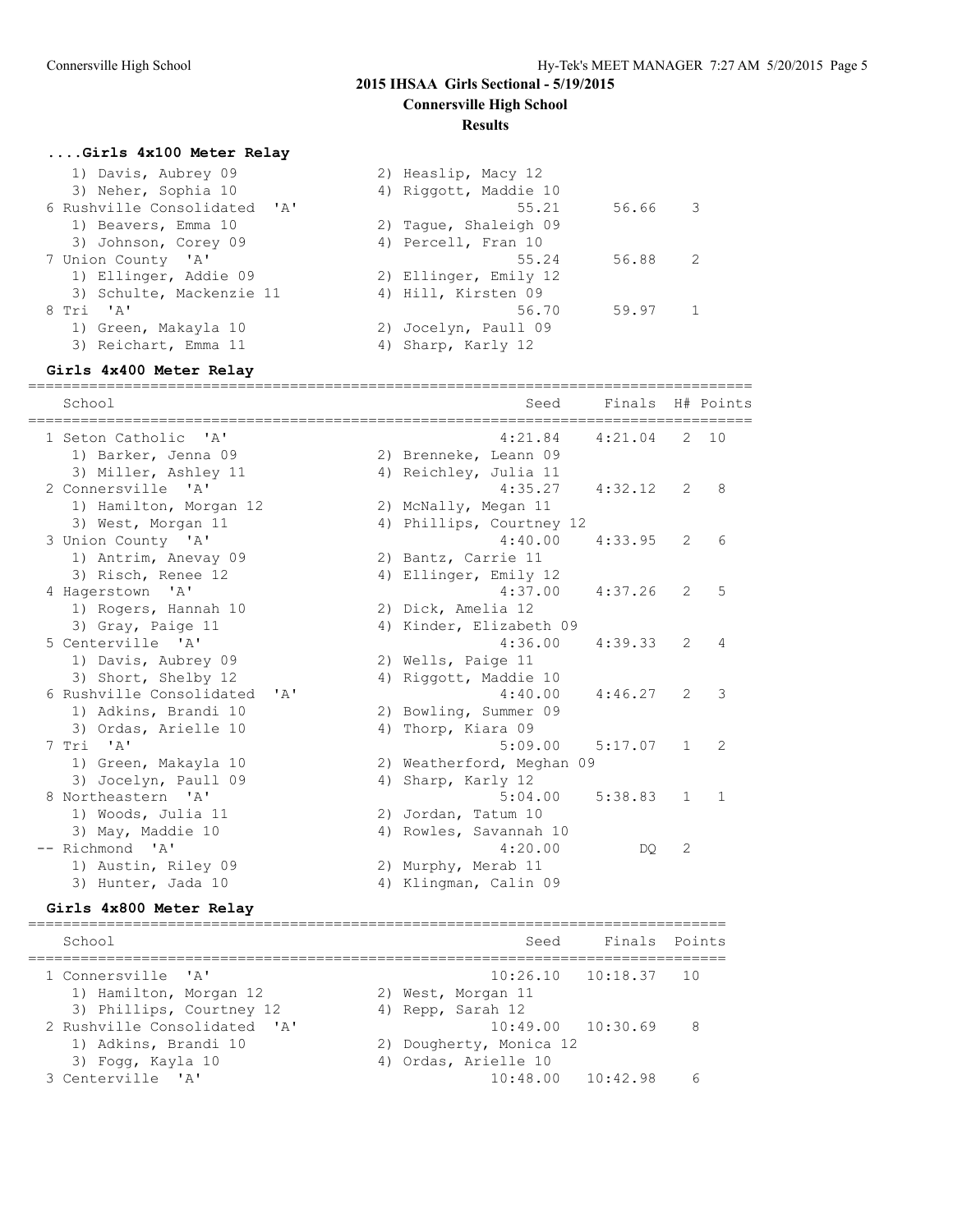# **2015 IHSAA Girls Sectional - 5/19/2015**

**Connersville High School**

#### **Results**

### **....Girls 4x800 Meter Relay**

| 1) Hawk, Anna 10        | 2) Newman, Kayla 09                               |
|-------------------------|---------------------------------------------------|
| 3) Short, Shelby 12     | 4) Toschlog, Ashley 11                            |
| 4 Hagerstown 'A'        | $10:56.00$ $11:20.88$<br>5                        |
| 1) Dick, Amelia 12      | 2) Gray, Paige 11                                 |
| 3) Kinder, Elizabeth 09 | 4) Rogers, Hannah 10                              |
| 5 Richmond 'A'          | $11:20.00$ $11:34.83$<br>$\overline{4}$           |
| 1) Crail, Hannah 10     | 2) Vierk, Catelyn 10                              |
| 3) Garcia, Asia 10      | 4) Klingman, Calin 09                             |
| 6 Seton Catholic 'A'    | $11:50.00$ $11:47.11$<br>$\overline{\phantom{a}}$ |
| 1) Brenneke, Leann 09   | 2) Catey, Rebecca 09                              |
| 3) Schmidt, Abbey 09    | 4) Stamm, Hanna 09                                |
| 7 Tri 'A'               | $13:30.75$ $13:31.39$<br>2                        |
| 1) Herbkersman, Joy 09  | 2) Townsend, Alexis 11                            |
| 3) Turner, Kayanna 09   | 4) Weatherford, Meghan 09                         |

#### **Girls High Jump**

================================================================================ Name Year School Seed Finals Points ================================================================================ 1 Spivey, Trisha 12 Union County 5-02.00 5-05.00 10 2 Reichart, Emma 11 Tri 5-00.00 4-08.00 8 3 Austin, Riley 09 Richmond 4-06.00 J4-08.00 6 4 Fitzgerald, Laila 09 Connersville 4-10.00 J4-08.00 4.50 4 Davis, Ryanne 09 Cambridge Ci 4-10.00 J4-08.00 4.50 6 Garrison, Hailee 11 Hagerstown 4-08.00 J4-08.00 3 7 Taylor-johnson, Lisa 11 Richmond 4-06.00 4-06.00 2 8 Schmidt, Abbey 09 Seton Catholic 4-06.00 4-04.00 0.33 8 Ulmer, Isabelle 09 Connersville 4-08.00 4-04.00 0.33 8 Adkins, Brandi 10 Rushville Co 5-00.00 4-04.00 0.33 11 Elza, Rebecca 11 Hagerstown 4-06.00 J4-04.00 -- Pence, Kelly 11 Union County 4-10.00 NH -- Ridenour, Darien 199 Centerville 1-04.00 NH

#### **Girls Pole Vault**

| Name                   | Year School     | Seed           | Finals       | Points |
|------------------------|-----------------|----------------|--------------|--------|
| 1 Eqielske, Katie      | 11 Rushville Co | $10 - 09.00$   | $10 - 00.00$ | 10     |
| 2 Elleman, Kylee       | 11 Connersville | $9 - 0.3$ , 00 | $8 - 00.00$  | 8      |
| 3 Huber, Sydney        | 12 Connersville | $8 - 06.00$    | $7 - 06.00$  | 6      |
| 4 Johnson, Corey       | 09 Rushville Co | $6 - 06.00$    | $7 - 00.00$  | 5      |
| 5 Bailey, Elizabeth    | 11 Richmond     | $6 - 06.00$    | $6 - 06.00$  | 4      |
| -- Thunderwood, Stella | 11 Richmond     | $6 - 06.00$    | NΗ           |        |

#### **Girls Long Jump**

| Name                   | Year School       | Seed         | Finals        | Points        |
|------------------------|-------------------|--------------|---------------|---------------|
| 1 Hoodlebrink, Aimee   | 10 Hagerstown     | $16 - 06.00$ | $16 - 05.00$  | 1 O           |
| 2 Austin, Riley        | 09 Richmond       | $15 - 07.00$ | $16 - 04.00$  | 8             |
| 3 West, Kassidy        | 12 Cambridge Ci   | $16 - 01.00$ | $15 - 10.25$  | 6             |
| 4 Dickman, Sarah       | 09 Seton Catholic | $14 - 10.00$ | $15 - 05.25$  | 5             |
| 5 Beavers, Emma        | 10 Rushville Co   | $14 - 09.00$ | $15 - 03.50$  | 4             |
| 6 Matanich, Marissa    | 12 Hagerstown     | $14 - 08.00$ | $15 - 03.25$  | 3             |
| 7 Taylor-johnson, Lisa | 11 Richmond       | $15 - 05.00$ | $J15 - 03.25$ | $\mathcal{D}$ |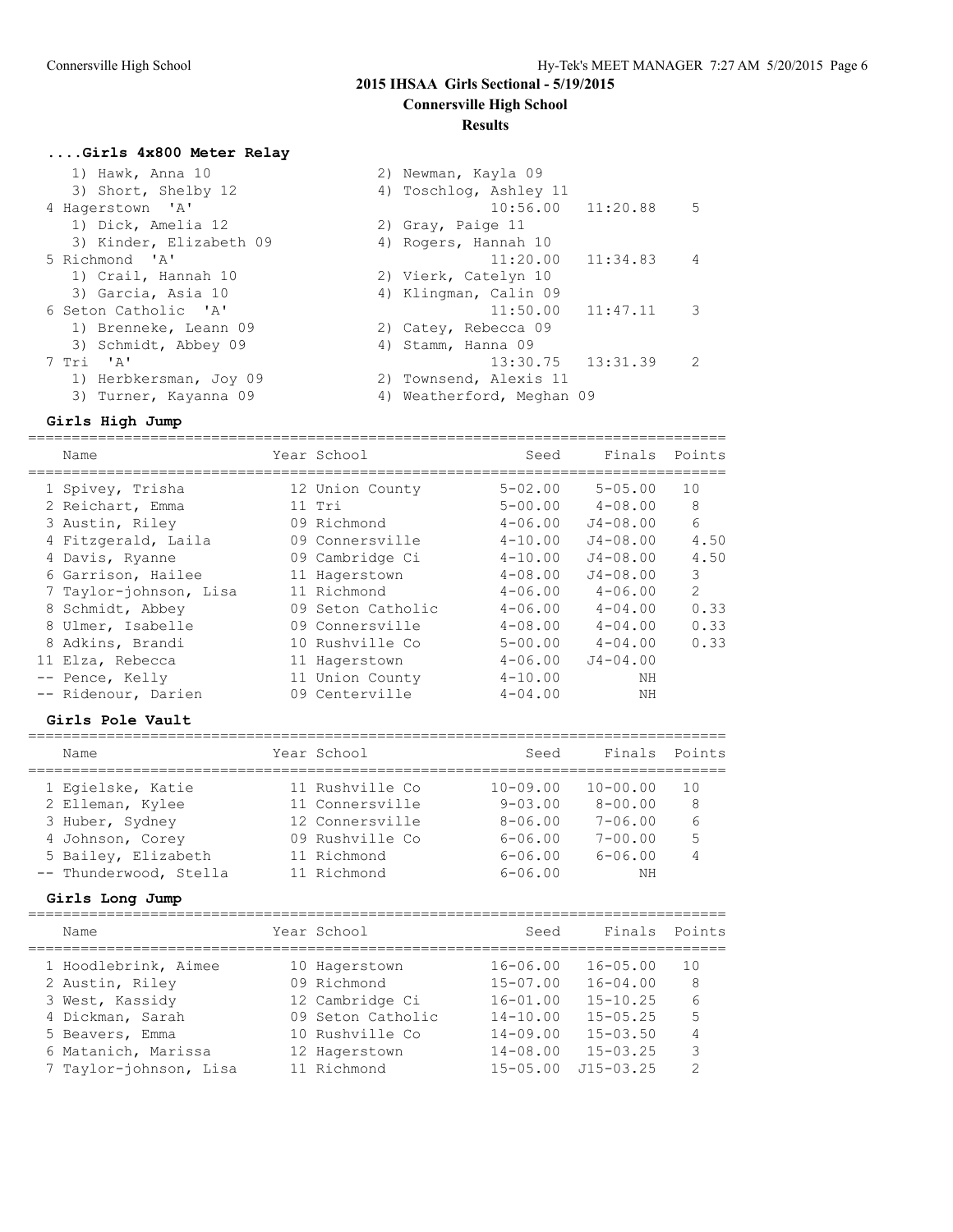# **....Girls Long Jump**

| 8 Elleman, Kylee      | 11 Connersville | $15 - 09.00$ | $15 - 01.50$ | $\overline{1}$ |
|-----------------------|-----------------|--------------|--------------|----------------|
|                       |                 |              |              |                |
| 9 Frazee, Jordan      | 10 Union County | $14 - 06.00$ | $14 - 08.00$ |                |
| 10 Reichart, Emma     | $11$ Tri        | $14 - 04.00$ | $14 - 07.75$ |                |
| 11 Schulte, Mackenzie | 11 Union County | $14 - 02.25$ | $14 - 05.25$ |                |
| 12 Neher, Sophia      | 10 Centerville  | $14 - 02.00$ | $14 - 01.75$ |                |
| 13 Heaslip, Macy      | 12 Centerville  | $13 - 08.00$ | $13 - 11.50$ |                |
| 14 Bowling, Summer    | 09 Rushville Co | $14 - 00.25$ | $13 - 08.50$ |                |
| 15 Ulmer, Isabelle    | 09 Connersville | $14 - 00.00$ | $13 - 07.25$ |                |
| 16 Green, Makayla     | 10 Tri          | $13 - 04.25$ | $12 - 06.25$ |                |
| 17 May, Maddie        | 10 Northeastern | $11 - 08.00$ | $10 - 06.50$ |                |

#### **Girls Shot Put**

| Name                |  | Seed                                                                                                                                                                                                                                                                                                                                             | Finals        | Points                                                                                                                                                                                                                                                       |
|---------------------|--|--------------------------------------------------------------------------------------------------------------------------------------------------------------------------------------------------------------------------------------------------------------------------------------------------------------------------------------------------|---------------|--------------------------------------------------------------------------------------------------------------------------------------------------------------------------------------------------------------------------------------------------------------|
| 1 Elza, Rebecca     |  |                                                                                                                                                                                                                                                                                                                                                  | $34 - 00.00$  | 10                                                                                                                                                                                                                                                           |
| 2 Shafer, Shelly    |  |                                                                                                                                                                                                                                                                                                                                                  | $32 - 04.00$  | 8                                                                                                                                                                                                                                                            |
| 3 Ferguson, Kennedy |  |                                                                                                                                                                                                                                                                                                                                                  | $31 - 06.50$  | 6                                                                                                                                                                                                                                                            |
| 4 Liming, Kelsey    |  |                                                                                                                                                                                                                                                                                                                                                  | $31 - 04.00$  | 5                                                                                                                                                                                                                                                            |
| 5 Adams, Madison    |  |                                                                                                                                                                                                                                                                                                                                                  | $31 - 00.50$  | 4                                                                                                                                                                                                                                                            |
| 6 Moore, Cassie     |  |                                                                                                                                                                                                                                                                                                                                                  | $30 - 11.50$  | 3                                                                                                                                                                                                                                                            |
| 7 Meltzer, Alexus   |  |                                                                                                                                                                                                                                                                                                                                                  | $30 - 00.00$  | 2                                                                                                                                                                                                                                                            |
| 8 Willis, Emily     |  |                                                                                                                                                                                                                                                                                                                                                  | $29 - 07.00$  | 1                                                                                                                                                                                                                                                            |
| 9 Coyle, Aubrey     |  |                                                                                                                                                                                                                                                                                                                                                  | $J29 - 07.00$ |                                                                                                                                                                                                                                                              |
| 10 Gabbard, Heidi   |  |                                                                                                                                                                                                                                                                                                                                                  | $29 - 06.50$  |                                                                                                                                                                                                                                                              |
| 11 Elleman, Sammie  |  |                                                                                                                                                                                                                                                                                                                                                  | $29 - 02.00$  |                                                                                                                                                                                                                                                              |
| 12 Webster, Taylor  |  |                                                                                                                                                                                                                                                                                                                                                  | $29 - 01.00$  |                                                                                                                                                                                                                                                              |
| 13 Stegall, Faith   |  |                                                                                                                                                                                                                                                                                                                                                  | $27 - 01.50$  |                                                                                                                                                                                                                                                              |
| 14 Walker, Antonia  |  |                                                                                                                                                                                                                                                                                                                                                  | $26 - 03.50$  |                                                                                                                                                                                                                                                              |
| 15 Leonard, Ialiyah |  | $28 - 03.00$                                                                                                                                                                                                                                                                                                                                     | $23 - 01.00$  |                                                                                                                                                                                                                                                              |
| 16 Smith, Victoria  |  |                                                                                                                                                                                                                                                                                                                                                  | $22 - 09.00$  |                                                                                                                                                                                                                                                              |
| 17 Hornak, Alena    |  |                                                                                                                                                                                                                                                                                                                                                  | $22 - 05.00$  |                                                                                                                                                                                                                                                              |
| 18 Hayden, Maggie   |  |                                                                                                                                                                                                                                                                                                                                                  | $21 - 00.00$  |                                                                                                                                                                                                                                                              |
|                     |  | Year School<br>11 Hagerstown<br>11 Hagerstown<br>11 Connersville<br>10 Union County<br>09 Northeastern<br>11 Connersville<br>10 Cambridge Ci<br>10 Centerville<br>10 Richmond<br>10 Cambridge Ci<br>11 Union County<br>12 Seton Catholic<br>09 Northeastern<br>09 Rushville Co<br>10 Richmond<br>$10$ Tri<br>09 Seton Catholic<br>11 Centerville |               | $34 - 01.00$<br>$31 - 02.00$<br>$31 - 07.00$<br>$28 - 00.00$<br>$31 - 04.00$<br>$34 - 03.75$<br>$30 - 06.00$<br>$30 - 00.00$<br>$29 - 03.00$<br>$29 - 00.00$<br>$29 - 11.00$<br>$27 - 04.00$<br>$25 - 04.00$<br>$23 - 02.00$<br>$23 - 10.00$<br>$22 - 06.00$ |

## **Girls Discus Throw**

|   | Name                  | Year School       | Seed         | Finals     | Points         |
|---|-----------------------|-------------------|--------------|------------|----------------|
|   | 1 Sammons, Ellie      | 12 Rushville Co   | 127-01       | $129 - 06$ | 10             |
|   | 2 Plankenhorn, Karli  | 12 Hagerstown     | $91 - 00$    | $99 - 11$  | 8              |
|   | 3 Stegall, Faith      | 09 Northeastern   | $95 - 10$    | $97 - 11$  | 6              |
|   | 4 Henry, Calla        | 12 Connersville   | $88 - 09$    | $96 - 03$  | 5              |
|   | 5 Gabbard, Heidi      | 10 Cambridge Ci   | $93 - 09$    | $95 - 02$  | 4              |
|   | 6 Elleman, Sammie     | 11 Union County   | $100 - 00$   | $89 - 03$  | 3              |
|   | 7 Cobb, Amanda        | 11 Connersville   | $84 - 07$    | $86 - 02$  | $\overline{2}$ |
| 8 | Burrows, Samantha     | 10 Cambridge Ci   | $89 - 00$    | $84 - 09$  | $\mathbf{1}$   |
|   | 9 Garrison, Hailee    | 11 Hagerstown     | 84-06        | $84 - 00$  |                |
|   | 10 Richards, Kristen  | 10 Richmond       | $74 - 00$    | $82 - 02$  |                |
|   | 10 Willis, Emily      | 10 Centerville    | $88 - 00$    | $82 - 02$  |                |
|   | 12 Liming, Kelsey     | 10 Union County   | $87 - 00$    | $80 - 08$  |                |
|   | 13 Meyer, Morgan      | 09 Rushville Co   | $79 - 00$    | $80 - 07$  |                |
|   | 14 Reimsnyder, Hannah | 09 Seton Catholic | 69-01        | $78 - 11$  |                |
|   | 15 Jordan, Tatum      | 10 Northeastern   | 76-06        | $70 - 03$  |                |
|   | 16 Smith, Victoria    | 10 Tri            | $72 - 00$    | $66 - 01$  |                |
|   | 17 Lahmann, Maqqie    | 12 Seton Catholic | $98 - 06.50$ | $63 - 06$  |                |
|   |                       |                   |              |            |                |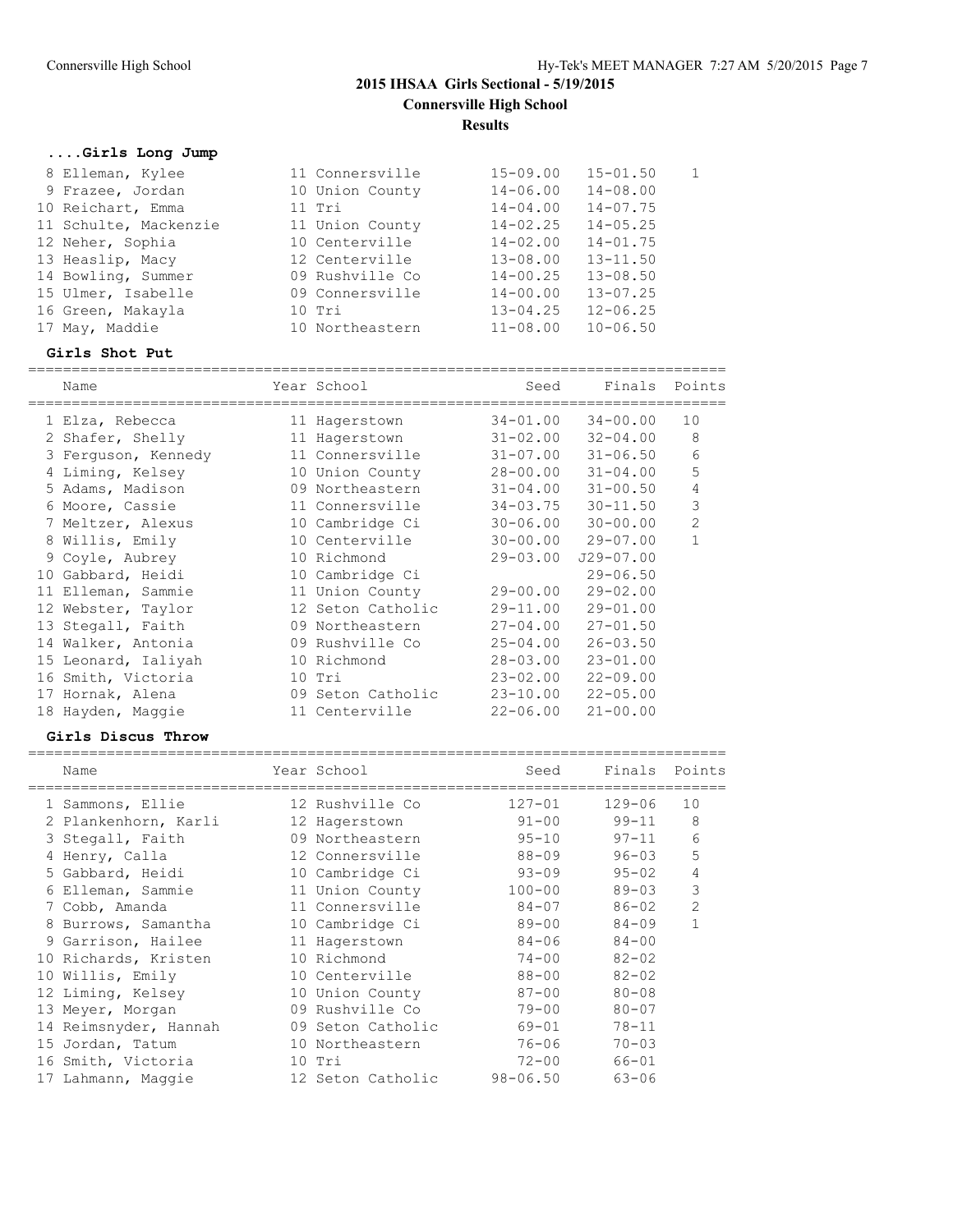# **Results**

# **....Girls Discus Throw**

| 18 Turner, Kayanna |  | 09 Tri         | 56-00 | $53 - 07$ |
|--------------------|--|----------------|-------|-----------|
| 19 Hayden, Maggie  |  | 11 Centerville |       | $49 - 10$ |